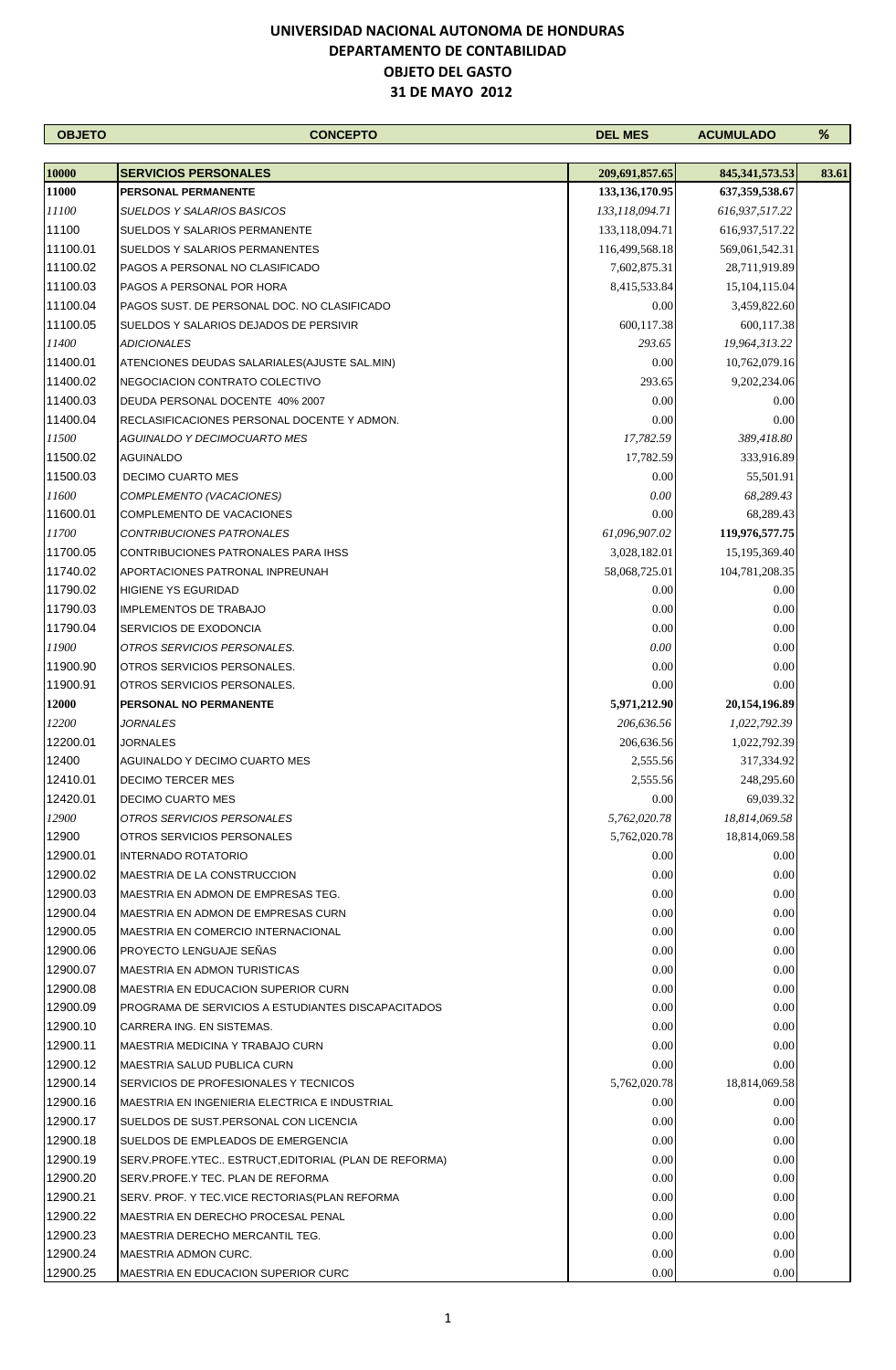| <b>OBJETO</b>        | <b>CONCEPTO</b>                                      | <b>DEL MES</b> | <b>ACUMULADO</b> | %    |
|----------------------|------------------------------------------------------|----------------|------------------|------|
|                      |                                                      |                |                  |      |
| 12900.26             | SUELDOS DE SUST, PERSONAL CON INCAPACIDAD            | 0.00           | 0.00             |      |
| 12900.27             | <b>MAESTRIA DERECHO MERCANTIL CURN</b>               | 0.00           | 0.00             |      |
| 12900.31             | SERVICOS TECNICOS SISTEMA DE ADMICION                | 0.00           | 0.00             |      |
| 14000                | <b>RETRIBUCIONES EXTRAORDINARIAS</b>                 | 693,375.72     | 1,346,628.20     |      |
| 14100                | HORAS EXTRAORIDINARIAS                               | 693,375.72     | 1,346,628.20     |      |
| 14100                | RETRIBUCIONES EXTRAORDINARIAS                        | 693,375.72     | 1,346,628.20     |      |
| 14100.01             | HORAS EXTRAORDINARIAS                                | 693,375.72     | 1,346,628.20     |      |
| 15000                | <b>ASISTENCIA SOCIAL AL PERSONAL</b>                 | 984,069.94     | 5,391,175.15     |      |
| 15100                | ASISTENCIAS SOCIALES VARIAS                          | 984,069.94     | 5,391,175.15     |      |
| 15100                | ASISTENCIA SOCIAL VARIAS                             | 984,069.94     | 5,391,175.15     |      |
| 15100.01             | ASISTENCIA SOCIAL VARIAS                             | 984,069.94     | 5,391,175.15     |      |
| <i>15900</i>         | OTROS ASISTENCIAS SOCIALES AL PERSONAL               | 0.00           | 0.00             |      |
| 15900.01             | AÑO SABATICO                                         |                | 0.00             |      |
|                      |                                                      | 0.00           |                  |      |
| 15900.02<br>15900.03 | COMPENSACION EXTRAORDINARIA TERCER PERIODO INTENSIVO | 0.00           | 0.00             |      |
|                      | <b>CURSOS INTERSEMESTRALES (MEDICINA)</b>            | 0.00           | 0.00             |      |
| 16000                | <b>BENEFICIOS Y COMPENSACIONES</b>                   | 7,810,121.12   | 61,113,456.87    |      |
| 16000                | <b>BENEFICIOS Y COMPENSACIONES</b>                   | 0.00           | 0.00             |      |
| 16000.01             | INDEMNIZACIONES POR CAUSA DE MUERTE                  | 0.00           | 0.00             |      |
| 16000.02             | PRESTAMOS CLAUSULA 117 Y 121                         | 0.00           | 0.00             |      |
| 16100                | PRESTACIONES LABORALES                               | 7,810,121.12   | 61,113,456.87    |      |
| 16100.01             | PRESTACIONES LABORALES.                              | 7,810,121.12   | 60,209,040.53    |      |
| 16100.02             | DEMANDAS JUDICIALES                                  | 0.00           | 904,416.34       |      |
|                      |                                                      |                |                  |      |
| 20000                | <b>SERVICIOS NO PERSONALES</b>                       | 12,813,292.89  | 61,737,104.20    | 6.11 |
| 21000                | <b>SERVICIOS BASICOS</b>                             | 4,189,104.16   | 17,859,660.09    |      |
| 21100                | <b>ENERGIA ELECTRICA</b>                             | 3,590,874.13   | 15,222,472.15    |      |
| 21100.01             | <b>ENERGIA ELECTRICA</b>                             | 3,590,874.13   | 15,222,472.15    |      |
| 21200                | AGUA                                                 | 388,771.22     | 1,897,932.29     |      |
| 21200.01             | AGUA                                                 | 388,771.22     | 1,897,932.29     |      |
| 21300                | GAS                                                  | 0.00           | 0.00             |      |
| 21300.01             | GAS                                                  | 0.00           | 0.00             |      |
| 21400                | <b>COMUNICACIONES</b>                                | 209,458.81     | 739,255.65       |      |
| 21400.01             | <b>TELEFONOS</b>                                     | 194,501.60     | 657,597.01       |      |
| 21400.02             | CELULAR                                              | 14,658.21      | 70,668.09        |      |
| 21400.03             | TELEFAX                                              | 0.00           | 0.00             |      |
| 21400.04             | <b>TELEGRAFO PUBLICOS</b>                            | 0.00           | 0.00             |      |
| 21400.05             | OTROS SERVICIOS BASICOS N.C.                         | 0.00           | 5,640.16         |      |
| 21410.01             | <b>CORREO POSTAL</b>                                 | 299.00         | 5,350.39         |      |
| 22000                | <b>ALQUILERES Y DERECHOS</b>                         | 179,927.25     | 1,156,957.42     |      |
| 22100                | ALQUILER DE EDIFICIOS Y LOCALES                      | 22,500.00      | 355,518.50       |      |
| 22100.01             | ALQUILERES DE EDIFICIOS Y LOCALES                    | 22,500.00      | 355,518.50       |      |
| 22200                | ALQUILER DE EQUIPO Y MAQUINARIA                      | 83,711.25      | 476,953.92       |      |
| 22200.02             | ALQUILERES DE MAQUINA Y MEDIOS DE TRANSPORTE         | 62,340.00      | 430,507.67       |      |
| 22200.05             | ALQUILER EQUIPO DE COMPUTACION                       | 0.00           | 0.00             |      |
| 22200.06             | ALQUILER EQUIPO DE OFICINA Y MUEBLES                 | 16,271.25      | 19,271.25        |      |
| 22200.07             | ALQUILER EQUIPO DE COMUNICACION                      | 5,100.00       | 27,175.00        |      |
| 22900                |                                                      | 73,716.00      | 324,485.00       |      |
|                      | OTROS ALQUILERES Y DERECHOS                          |                |                  |      |
| 22900                | OTROS ALQUILERES                                     | 73,716.00      | 324,485.00       |      |
| 22900.01             | OTROS ALQUILERES Y DERECHOS                          | 73,716.00      | 324,485.00       |      |
| 23000                | <b>MANTENIMIENTO, REPARACION Y LIMPIEZA</b>          | 461,665.91     | 2,049,806.45     |      |
| 23100                | MANTENIMIENTO Y REPARACION DE EDIFICIOS Y VIVIENDAS  | 239,081.06     | 1,353,528.04     |      |
| 23100                | MANTENIMIENTO YREPARACION DE EDIFICIOS Y LOCALES     | 239,081.06     | 1,353,528.04     |      |
| 23100.01             | MANTENIMIENTO Y REPARACION DE EDIFIC Y LOCALES.      | 239,081.06     | 1,353,528.04     |      |
| 23200                | MANTENIMIENTO Y REPARAC. DE EQUIPO DE CONSTRUC.      | 3,930.00       | 52,774.19        |      |
| 23200.01             | MANTENIMIENTO Y REPARACION DE EQUIPO DE CONSTRUCCION | 3,930.00       | 52,774.19        |      |
| 23300                | MANTENIMIENTO Y REPARACION MAQUINARIA Y EQUIPO       | 152,346.85     | 367,302.95       |      |
| 23300                | <b>MANTENIMIENTO Y REPARACION DE OTROS EQUIPOS</b>   | 152,346.85     | 367,302.95       |      |
| 23300.03             | MANTEN. Y REPARACION EQUIPO SANITARIO EDUC.          | 0.00           | 896.00           |      |
| 23300.05             | MANTEN. Y REPARACION EQUIPO DE COMPUTACION           | 2,243.40       | 9,023.39         |      |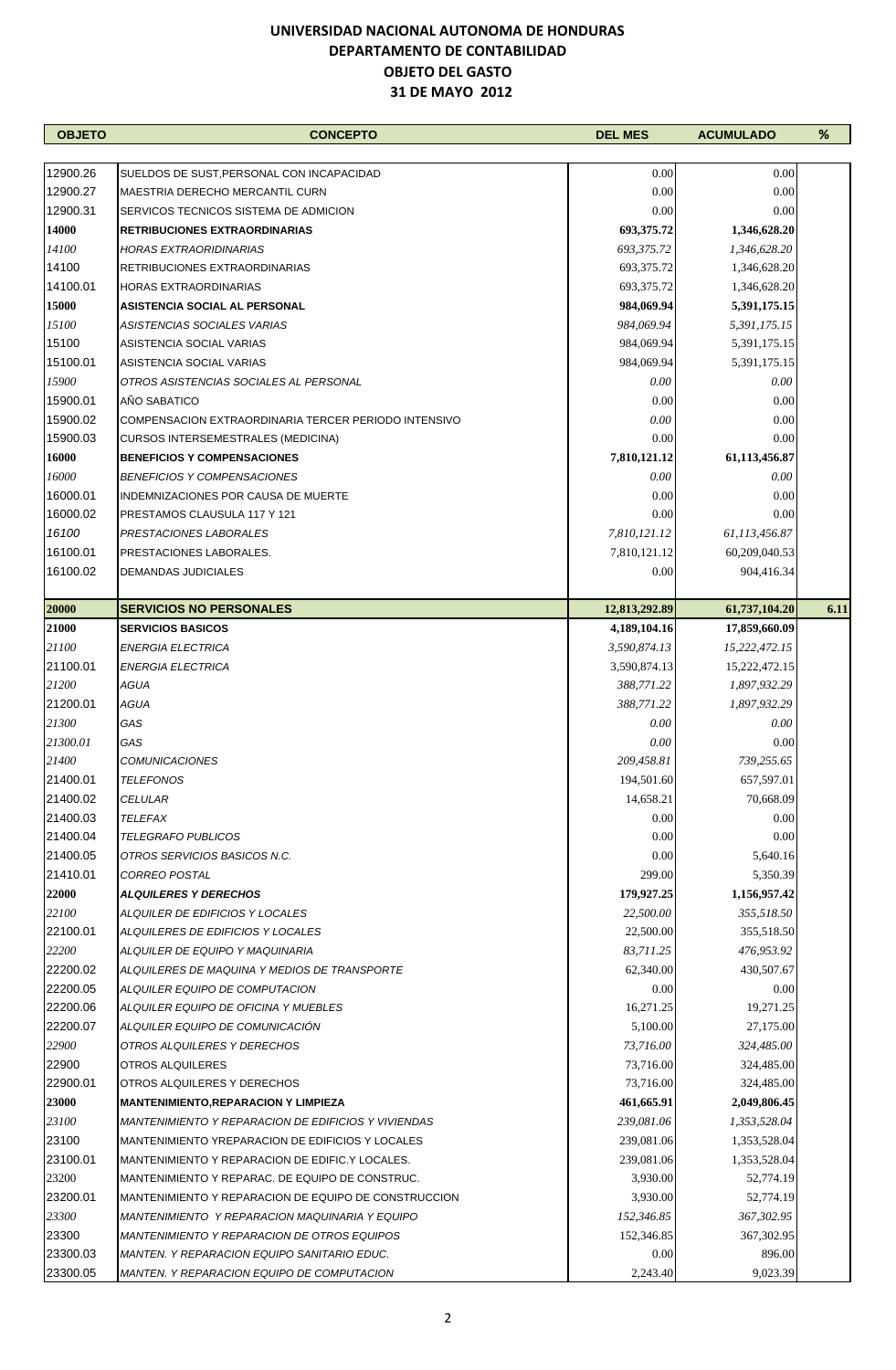| <b>OBJETO</b> | <b>CONCEPTO</b>                                        | <b>DEL MES</b> | <b>ACUMULADO</b> | % |
|---------------|--------------------------------------------------------|----------------|------------------|---|
|               |                                                        |                |                  |   |
| 23300.06      | MANTEN. Y REPARACION EQUIPO DEOFICINAS Y MUEBLES       | 16,384.24      | 65,564.24        |   |
| 23300.09      | MANTENIMIENTO Y REPARACION DE OTROS EQUIPOS            | 133,719.21     | 291,819.32       |   |
| 23400         | OTROS MANTENIMIENTOS YREPARACIONES                     | 45,550.00      | 177,282.87       |   |
| 23400         | <b>MANTENIMIENTO Y REP.EQUIPOS VARIOS</b>              | 45,550.00      | 177,282.87       |   |
| 23400.01      | <i>MANT.Y REPARACION DE EQUIPO VARIOS</i>              | 45,550.00      | 177,282.87       |   |
| 23500         | LIMPIEZA, ASEO Y FUMIGACION                            | 20,758.00      | 98,918.40        |   |
| 23500.01      | <b>LIMPIEZA ASEO Y FUMIGACION</b>                      | 20,758.00      | 98,918.40        |   |
| 24000         | <b>SERVICIOS PROFESIONALES</b>                         | 357,896.18     | 11,199,087.01    |   |
| 24200         | ESTUDIOS INVEST.ANALISIS DE FACTIBILIDAD.              | 236,803.44     | 774,572.45       |   |
| 24200         | ESTUDIOS INVESTIACION Y ANALISIS DE FACTIILIDAD        | 7,336.80       | 148,198.28       |   |
| 24200.01      | ESTUDIOS INVESTISTACIÓN Y ANALISIS DE FACTIBILIDAD     | 7,336.80       | 148,198.28       |   |
| 24300         | SERVICIOS TECNICOS Y PROFESIONALES JURIDICOS           | 0.00           | 0.00             |   |
| 24300         | <b>SERVICIOS JURIDICOS</b>                             | 0.00           | 0.00             |   |
| 24300.01      | <b>SERVICIOS TEC. Y PROF. JURIDICIOS</b>               | 0.00           | 0.00             |   |
| 24500         | SERVICIOS TECNICOS Y PROFESIONALES DE CAPAC.           | 222,582.64     |                  |   |
| 24500         | <i><b>SERVICIOS DE CAPACITACION</b></i>                |                | 595,490.17       |   |
|               |                                                        | 222,582.64     | 595,490.17       |   |
| 24500.01      | SERVICIOS TECNICOS Y PROFE. DE CAPACITACION.           | 222,582.64     | 595,490.17       |   |
| 24600         | SERVICIOS TECN.Y PROFES. DE INFORM. Y SISTEMAS DE      | 6,884.00       | 30,884.00        |   |
| 24600         | SERVICIOS DE INFORMATICA Y SISTEMA DE COMPUTAIRZADOS   | 6,884.00       | 30,884.00        |   |
| 24600.01      | SERVICIOS DE INFORMATICA Y SISTEMA COMPUTARIZADAS      | 6,884.00       | 30,884.00        |   |
| 24900         | OTROS SERVICIOS TECNICOS Y PROFESIONALES N.C.          | 121,092.74     | 10,424,514.56    |   |
| 24900         | OTROS SERVICIOS TECNICOS Y PROFESIONALES.              | 121,092.74     | 10,424,514.56    |   |
| 24900.01      | OTROS SERVICIOS TECNICOS Y PROFESIONALIZADOS           | 105,799.52     | 10,409,221.34    |   |
| 24900.02      | OTROS SERVICIOS NO PERSONALES                          | 0.00           | 0.00             |   |
| 24900.03      | OTROS SERV.TEC.Y PROF. REST. REGISTRO(PLAN DE REFORMA) | 0.00           | 0.00             |   |
| 24900.04      | OTROS SERV. VICE RECTORIAS (PLAN DE REFORMA)           | 0.00           | 0.00             |   |
| 24900.05      | PLAN MAESTRO. DE DES. INFRAESTRUCTURA FISICA           | 0.00           | 0.00             |   |
| 24900.06      | AUTOEVALUACION Y EVALUACION DE LAS CARRERAS            | 0.00           | 0.00             |   |
| 24900.07      | <i><b>INVESTIGACION CIENTIFICA</b></i>                 | 0.00           | 0.00             |   |
| 24900.08      | <b>VINCULACION UNIVERSIDAD SOCIEDAD</b>                | 0.00           | 0.00             |   |
| 24900.09      | <b>DESARROLLO DOCENTE</b>                              | 0.00           | 0.00             |   |
| 24900.10      | <b>EDUCACION SUPERIOR</b>                              | 0.00           | 0.00             |   |
| 24900.11      | DESARROLLO CENTROS REGIONALES                          | $0.00\,$       | $0.00\,$         |   |
| 24900.12      | <i>DESARROLLO CULTURALES</i>                           | 0.00           | 0.00             |   |
| 24900.13      | ESTRUCTURA UNIVERSITARIA                               | 0.00           | 0.00             |   |
| 24900.14      | <i>DESARROLLO CURRICULAR</i>                           | 0.00           | 0.00             |   |
| 24900.15      | REORGANIZACION SUED                                    | 0.00           | 0.00             |   |
| 24900.16      | DESARROLLO ESTUDIANTIL                                 | 0.00           | 0.00             |   |
| 24900.17      | FINANCIAMIENTO Y PRESUPUESTO                           | 0.00           | 0.00             |   |
| 24900.18      | <i><b>DESARROLLO DE LAS TICS</b></i>                   | 0.00           | 0.00             |   |
| 24900.19      | FORTALECIMIENTO CARRERA DOCENTE                        | 0.00           | 0.00             |   |
| 24900.20      | SISTEMAS DE ESTUDIOS DE POST-GRADOS                    | 0.00           | 0.00             |   |
| 24900.21      | SISTEMAS DE ADMISION                                   | 15,293.22      | 15,293.22        |   |
| 24900.22      | ESTUDIOS DE OFERTA Y DEMANDA EDUCATIVA                 | 0.00           | 0.00             |   |
| 24900.23      | SOCIACILIZACION NORMATIVA LEGAL                        | 0.00           | 0.00             |   |
| 24900.24      | INSTITUTO DE INVEST.EDUCATIVA                          | 0.00           | 0.00             |   |
|               |                                                        |                |                  |   |
| 24900.25      | FORTALECIMIENTO EDIT.UNIVERSITARIA                     | 0.00           | 0.00             |   |
| 24900.26      | SISTEMAS DE EDUCACION GERENCIAL.                       | 0.00           | 0.00             |   |
| 24900.27      | FORTALECIMIENTO DE ORG.ESTUDIANTIL                     | 0.00           | 0.00             |   |
| 24900.28      | FOTALECIMIENTO DE VENTA DE SERVICIOS                   | 0.00           | 0.00             |   |
| 24900.29      | FORTALECIMIENTO SIST.BIBLIOTECARIO                     | 0.00           | 0.00             |   |
| 25000         | <b>SERVICIOS COMERCIALES Y FINANCIEROS</b>             | 2,027,173.60   | 8,038,409.64     |   |
| 25100         | <i>SERVICIOS DE TRANSPORTE</i>                         | 1,006,165.63   | 3,955,554.45     |   |
| 25100.01      | <i>SERVICIOS DE TRANSPORTE</i>                         | 11,047.60      | 1,976,601.81     |   |
| 25100.02      | <i>SERVICIO DE TRANSPORTE EVENTUALES</i>               | 48,018.03      | 1,031,852.64     |   |
| 25100.03      | <i>SERVICIOS DE TRANSPORTE CURLA</i>                   | 947,100.00     | 947,100.00       |   |
| 25200         | <i>SERVICIOS DE ALMACENAMIENTO</i>                     | 25,200.00      | 25,200.00        |   |
| 25200.01      | SERVICIOS DE ALMACENAMIENTO                            | 25,200.00      | 25,200.00        |   |
| 25300         | IMPRENTA, PUBLIC. Y REPRODUC.                          | 361,839.34     | 1,221,679.38     |   |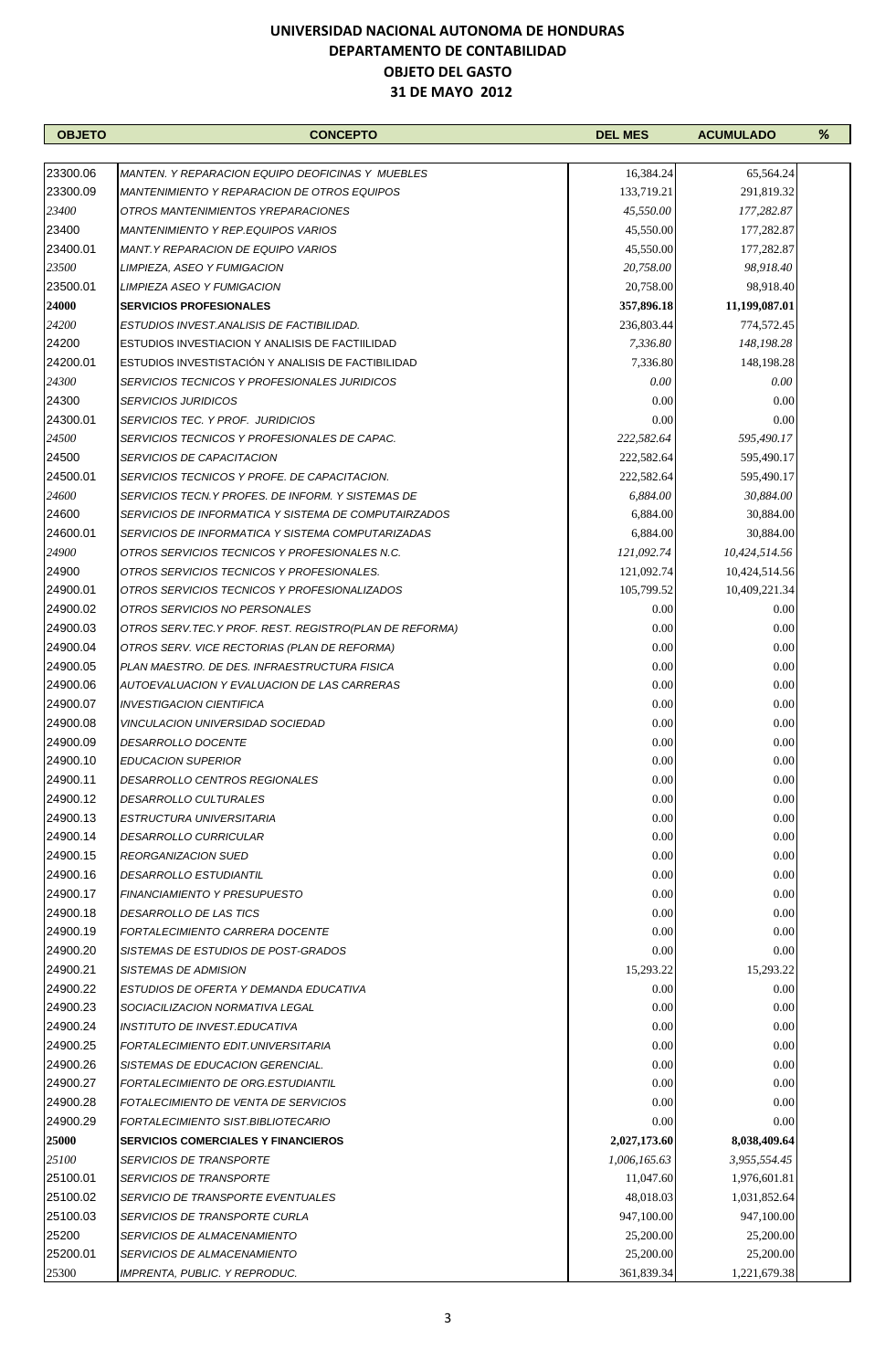| <b>OBJETO</b> | <b>CONCEPTO</b>                                          | <b>DEL MES</b> | <b>ACUMULADO</b> | %    |
|---------------|----------------------------------------------------------|----------------|------------------|------|
|               |                                                          |                |                  |      |
| 25300.01      | <b>IMPRENTA PUBLIC.Y REPRODUCCION</b>                    | 361,839.34     | 1,221,679.38     |      |
| 25400         | PRIMAS Y GASTOS DE SEGUROS                               | 18,603.90      | 41,726.64        |      |
| 25400.01      | PRIMAS Y GASTOS DE SEGUROS                               | 18,603.90      | 41,726.64        |      |
| 25500         | COMISION Y GASTOS BANCARIOS                              | 128,357.50     | 129,566.50       |      |
| 25500.01      | COMISION Y GASTOS BANCARIOS                              | 128,357.50     | 129,566.50       |      |
| 25600         | PUBLICIDAD Y PROPAGANDA                                  | 360,858.71     | 1,587,129.19     |      |
| 25600.01      | PUBLICIDAD Y PROPAGANDA                                  | 360,858.71     | 1,587,129.19     |      |
| 25700         | <i>SERVICIOS DE INTERNET</i>                             | 9,400.04       | 36,801.27        |      |
| 25700.01      | <i>SERVICIOS DE INTERNET</i>                             | 9,400.04       | 36,801.27        |      |
| 25900         | OTROS SERVICIOS COMERCIALES Y FINANCIEROS N.C.           | 116,748.48     | 1,040,752.21     |      |
| 25900         | OTROS SERVICIOS COMERCIALES Y FINANCIEROS                | 116,748.48     | 1,040,752.21     |      |
| 25900.01      | OTROS SERVICIOS COMERCIALES Y FINANCIEROS N.C            | 116,748.48     | 1,040,752.21     |      |
| 26000         | PASAJES, VIATICOS Y OTROS GASTOS DE VIAJE                | 3,830,759.51   | 12,499,692.70    |      |
| 26100         | PASAJES                                                  | 425,536.42     | 1,233,918.15     |      |
| 26100.01      | PASAJES NACIONALES                                       | 80,342.50      | 212,943.82       |      |
| 26100.02      | PASAJES AL EXTERIOR                                      | 345,193.92     | 1,020,974.33     |      |
| 26100.04      | OTROS GASTOS DE PASAJE                                   | 0.00           | 0.00             |      |
| 26200         | <b>VIATICOS</b>                                          | 3,405,223.09   | 11,265,774.55    |      |
| 26200.01      | VIATICOS NACIONALES Y OTROS GASTOS DE VIAJE              | 2,762,307.37   | 9,594,075.01     |      |
| 26200.02      | VIATICOS AL EXTERIOR Y OTROS GASTOS DE VIAJE             | 642,915.72     | 1,671,699.54     |      |
| 26200.03      | TRANSPORTE Y OTROS GASTOS DE VIAJE                       | 0.00           | 0.00             |      |
| 27000         | <b>MULTAS Y RECARGOS Y GASTOS JUDICIALES</b>             | 5,000.00       | 13,429.00        |      |
| 27200         | <b>DERECHOS Y TASAS</b>                                  | 0.00           | 0.00             |      |
| 27200.01      | DERECHOS Y TASAS                                         | 0.00           | 0.00             |      |
| 27300         | <b>MULTAS Y RECARGOS</b>                                 | 5,000.00       | 6,265.00         |      |
| 27300.01      | <b>MULTAS Y RECARGOS</b>                                 | 5,000.00       | 6,265.00         |      |
| 27400         | CANONES Y REGALIAS                                       | 0.00           | 7,164.00         |      |
| 27400.01      | CANONES Y REGALIAS                                       | 0.00           | 7,164.00         |      |
| 27500         | <b>GASTOS JUDICIALES</b>                                 | 0.00           | 0.00             |      |
| 27500.01      | <b>GASTOS JUDICIALES</b>                                 | 0.00           | 0.00             |      |
| 29000         | OTROS SERVICIOS NO PERSONALES                            | 1,761,766.28   | 8,920,061.89     |      |
| 29100         | SERVICIOS DE CEREMONIAL Y PROTOCOLO                      | 4,506.28       | 138,131.89       |      |
| 29100.01      | SERVICIOS CEREMONIAS Y PROTOCOLO EDUC.                   | 4,506.28       | 138,131.89       |      |
| 29100.02      | REUNIONES Y EVENTOS ESPECIALES                           | 0.00           | 0.00             |      |
| 29100.03      | SERVICIOS DE CEREMONIO Y PROD.DIREC.DOCENCIA             | 0.00           | 0.00             |      |
| 29200         | <b>SERVICIOS DE VIGILANCIA</b>                           | 1,753,760.00   | 8,773,430.00     |      |
| 29200.01      | <b>SERVICIOS DE VIGILANCIA</b>                           | 1,753,760.00   | 8,773,430.00     |      |
| 29300         | ACTUACIONES DEPORTIVAS                                   | 0.00           | 0.00             |      |
| 29300.01      | ACTUACIONES DEPORTIVAS                                   | 0.00           | 0.00             |      |
| 29400         | ACTUACIONES ARTISTICAS.                                  | 3,500.00       | 8,500.00         |      |
| 29400.01      | ACTUACIONES ARTISTICAS                                   | 3,500.00       | 8,500.00         |      |
| 30000         | <b>MATERIALES Y SUMINISTROS</b>                          | 8,644,036.41   | 20,852,489.25    | 2.06 |
| 31000         | <b>PRODUCTOS ALIMENTICIOS AGROPECUARIOS Y FORESTALES</b> | 602,320.90     | 3,498,305.62     |      |
| 31100         | ALIMENTOS Y BEBIDAS PARA PERSONAS                        | 254,451.92     | 3,074,621.52     |      |
| 31100.01      | ALIMENTOS BEBIDAS PARA PERSONAS                          | 254,451.92     | 3,074,621.52     |      |
| 31200         | ALIMENTOS PARA ANIMALES                                  | 300,000.00     | 326,933.00       |      |
| 31200.01      | ALIMENTOS PARA ANIMALES                                  | 300,000.00     | 326,933.00       |      |
| 31300         | PRODUCTOS PECUARIOS                                      | 0.00           | 0.00             |      |
| 31300.01      | PRODUCTOS PECUARIOS                                      | 0.00           | 0.00             |      |
| 31400         | PRODUCTOS AGROFORESTALES                                 | 28,532.80      | 28,532.80        |      |
| 31400.01      | PRODUCTOS AGROFORESTALES                                 | 26,332.80      | 26,332.80        |      |
| 31400.02      | OTROS PRODUCTOS ALIMENTICIOS AGROFORESTALES              | 2,200.00       | 2,200.00         |      |
| 31500         | MADERA, CORCHO Y SUS MANUFACTURAS                        | 19,336.18      | 68,218.30        |      |
| 31500.01      | <b>MADERA CORCHO Y SUS MANUFACTURAS</b>                  | 19,336.18      | 68,218.30        |      |
| 32000         | <b>TEXTILES Y VESTUARIOS</b>                             | 368,467.28     | 879,525.65       |      |
| 32200         | HILADOS Y TELAS                                          | 2,505.28       | 169,228.06       |      |
| 32100.01      | <b>HILADOS Y TELAS</b>                                   | 2,505.28       | 169,228.06       |      |
| 32200         | CONFECCIONES TEXTILES                                    | 3,571.32       | 107,484.11       |      |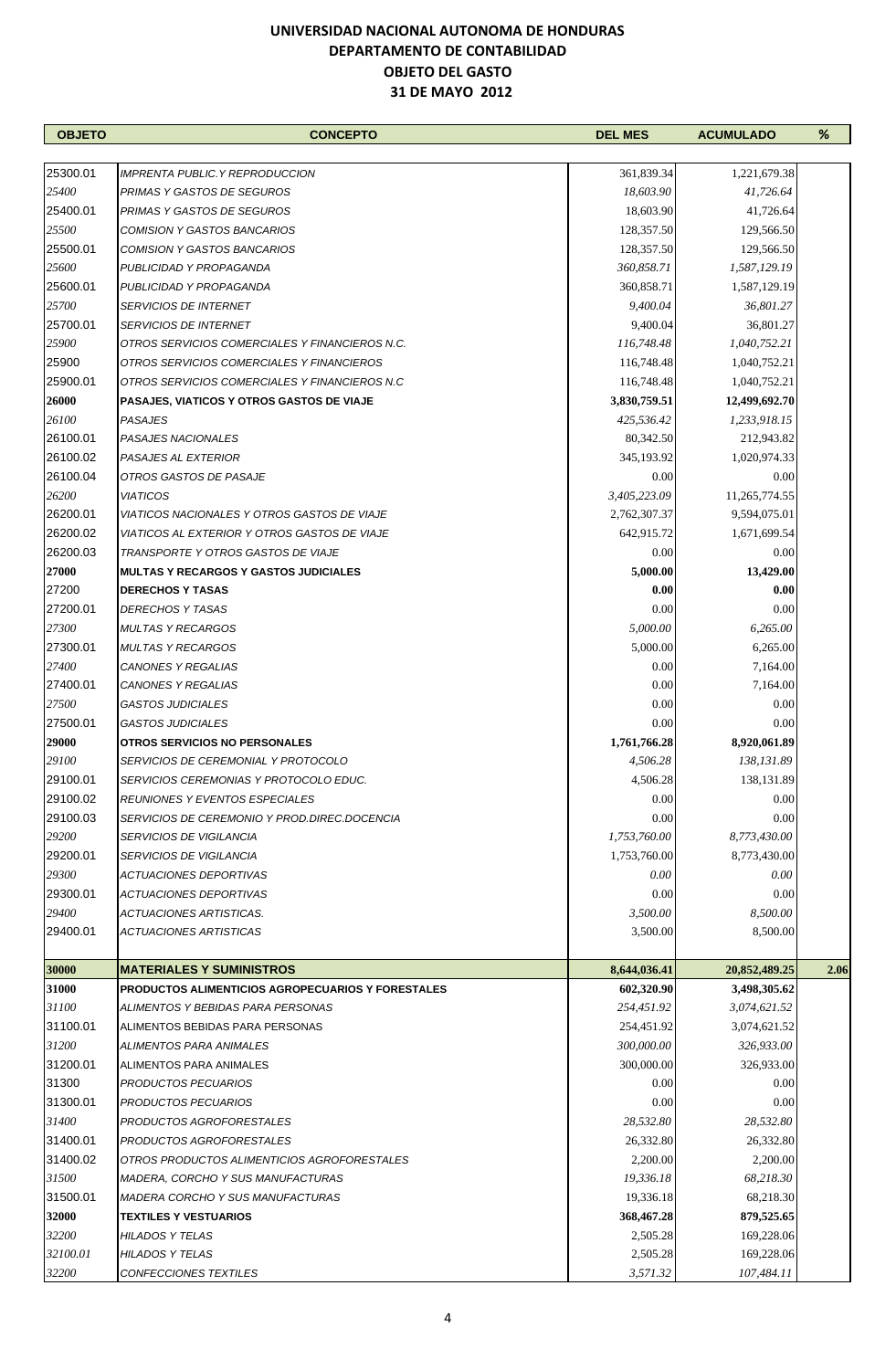| <b>OBJETO</b> | <b>CONCEPTO</b>                                       | <b>DEL MES</b> | <b>ACUMULADO</b> | % |
|---------------|-------------------------------------------------------|----------------|------------------|---|
|               |                                                       |                |                  |   |
| 32200.01      | CONFECCIONES TEXTILES,                                | 3,571.32       | 107,484.11       |   |
| 32300         | <b>ACABADOS Y TEXTILES</b>                            | 362,205.68     | 602,628.48       |   |
| 32300.01      | PRENDA DE VESTIR                                      | 362,205.68     | 557,250.68       |   |
| 32300.02      | <b>ACABADOS Y TEXTILES</b>                            | 0.00           | 1,745.87         |   |
| 32300.03      | OTROS TEXTILES Y VESTUARIOS                           | 0.00           | 43,631.93        |   |
| 32400         | CALZADO                                               | 185.00         | 185.00           |   |
| 32400.01      | <b>CALZADOS</b>                                       | 185.00         | 185.00           |   |
| 33000         | <b>PRODUCTOS DE PAPEL, CARTON E IMPRESOS</b>          | 3,660,968.70   | 6,392,381.01     |   |
| 33100         | PAPEL DE ESCRITORIO Y CARTON                          | 224,849.14     | 758,535.62       |   |
| 33100         | PAPEL DE ESCRITORIO                                   | 224,849.14     | 758,535.62       |   |
| 33100.01      | PAPEL DE ESCRITORIO                                   | 224,849.14     | 758,535.62       |   |
| 33200         | PAPEL PARA COMPUTACION                                | 0.00           | 0.00             |   |
| 33200.01      | PAPEL DE COMPUTACION                                  | 0.00           | 0.00             |   |
| 33300         | PRODUCTOS DE ARTES GRAFICAS                           | 357,998.00     | 657,807.41       |   |
| 33300.01      | PRODUCTOS DE ARTES GRAFICAS                           | 357,998.00     | 657,807.41       |   |
| 33400         | PRODUCTOS DE PAPEL Y CARTON                           | 178,692.92     | 834,180.49       |   |
| 33400.01      | PRODUCTOS DE PAPEL Y CARTON                           | 178,342.67     | 817,711.08       |   |
| 33400.02      | OTROS PRODUCTOS DE PAPEL CARTON                       | 350.25         | 16,469.41        |   |
| 33500         | LIBROS, REVISTAS Y PERIODICOS                         | 47,670.00      | 157,706.20       |   |
| 33500.01      | LIBROS REVISTAS Y PERIODICOS                          | 47,670.00      | 157,706.20       |   |
| 33500.02      | FORTALECIMIENTO DE LAS BIBLIOTECAS (PLAN DE REFORMA)  | 0.00           | 0.00             |   |
| 33600         | TEXTOS DE ENSEÑANZA                                   | 2,789,293.64   | 3,878,569.29     |   |
| 33600.01      | TEXTOS DE ENSEÑANZA LIBRERÍA                          | 102,547.70     | 653,167.70       |   |
| 33600.02      | PROGAMA COMPRA LIBROS                                 | 2,686,745.94   | 3,225,401.59     |   |
| 33600.04      | <b>TEXTOS DE ENSEÑANZA</b>                            | 0.00           | 0.00             |   |
| 33700         | <b>ESPECIES TIMBRADAS Y VALORES</b>                   | 62,465.00      | 105,582.00       |   |
| 33700.01      | <b>ESPECIES TIMBRADAS Y VALORES</b>                   | 62,465.00      | 105,582.00       |   |
| 34000         | <b>CUEROS, PIELES Y SUS PRODUCTOS</b>                 | 156,380.37     | 291,595.07       |   |
| 34200         | <b>ARTICULOS DE CUERO</b>                             | 151,312.00     | 153,584.24       |   |
| 34200.01      | <b>ARTICULOS DE CUERO</b>                             | 151,312.00     | 153,584.24       |   |
| 34300         | <b>ARTICULOS DE CAUCHO</b>                            | 4,918.37       | 5,698.37         |   |
| 34300.01      | ARTICULOS DE CAUCHO                                   | 4,918.37       | 5,698.37         |   |
| 34300.02      | OTROS PRODUCTOS DE CUERO Y CAUCHO                     | $0.00\,$       | $0.00\,$         |   |
| 34400         | <b>LLANTAS Y NEUMATICOS</b>                           | 150.00         | 132,312.46       |   |
| 34400.01      | <i>LLANTAS Y NEUMATICOS</i>                           | 150.00         | 132,312.46       |   |
| 35000         | <b>PRODUCTOS QUIMICOS, COMBUSTIBLES Y LUBRICANTES</b> | 1,348,477.15   | 2,923,961.60     |   |
| 35100         | ELEMENTOS Y COMPUESTOS QUIMICOS                       | 28,419.17      | 330,627.95       |   |
| 35100         | PRODUCTOS QUIMICOS,                                   | 28,419.17      | 330,627.95       |   |
| 35100.01      | ELEMENTOS Y COMPUESTOS QUIMICOS                       | 28,419.17      | 330,627.95       |   |
| 35200         | PRODUCTOS FARMACEUTICOS Y MEDICINALES                 | 291,471.13     | 407,097.09       |   |
| 35200         | PRODUCTOS FARMACEUTICOS                               | 291,471.13     | 407,097.09       |   |
| 35200.01      | PRODUCTOS FARMACEUTICO Y MEDICINALES                  | 228,000.63     | 230,595.44       |   |
| 35200.02      | PRODUCTOS FARMACEUTICO Y MED. (PLAN DE REFORMA)       | 63,470.50      | 176,501.65       |   |
| 35200.03      | PRODUC.FARMAC.Y MEDIC.(COM.HIGIENE Y SEG.)            | 0.00           | 0.00             |   |
| 35300         | <b>ABONOS Y FERTILIZANTES</b>                         | 1,520.00       | 41,520.00        |   |
| 35300.01      | <b>ABONOS Y FERTILIZANTES</b>                         | 1,520.00       | 41,520.00        |   |
| 35400         | <b>INSECTICIDAS, FUMIGANTES Y OTROS</b>               | 3,004.76       | 13,348.76        |   |
| 35400.01      | <b>INSECTICIDAS FUMIGANTES Y OTROS</b>                | 3,004.76       | 13,348.76        |   |
| 35500         | TINTES, PINTURAS Y COLORANTES                         | 69,133.09      | 182,743.94       |   |
| 35500.01      | TINTES, PINTURAS Y LUBRICANTES                        | 69,133.09      | 182,743.94       |   |
| 35600         | COMBUSTIBLES Y LUBRICANTES                            | 832,024.72     | 1,623,416.96     |   |
| 35610.01      | GASOLINA                                              | 35,791.10      | 164,312.82       |   |
| 35620.01      | <b>DIESEL</b>                                         | 785,130.75     | 1,359,197.28     |   |
| 35630.01      | <b>KEROSEN</b>                                        | 214.14         | 561.14           |   |
| 35640.01      | <b>LPG</b>                                            | 1,970.00       | 1,970.00         |   |
| 35650.01      | <b>ACEITE Y GRASAS LUBRICANTES</b>                    | 8,918.73       | 97,375.72        |   |
| 35700         | PRODUCTOS VETERINARIOS                                | 216.00         | 216.00           |   |
| 35700.01      | PRODUCTOS VETERINARIOS                                | 216.00         | 216.00           |   |
| 35800         | PRODUCTOS DE MATERIAL PLASTICO                        | 55,282.39      | 199,589.71       |   |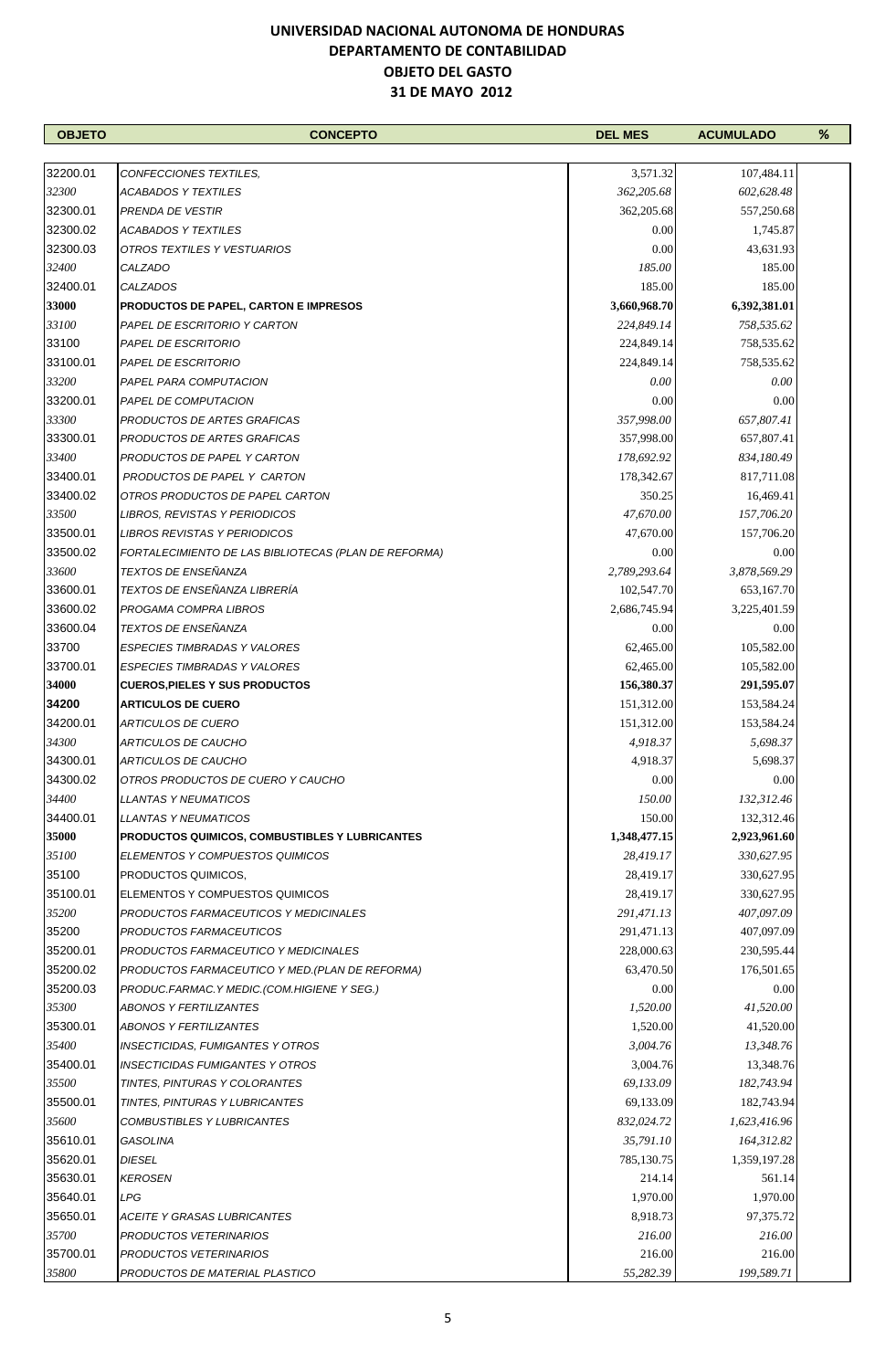| <b>OBJETO</b> | <b>CONCEPTO</b>                                         | <b>DEL MES</b>     | <b>ACUMULADO</b>      | % |
|---------------|---------------------------------------------------------|--------------------|-----------------------|---|
|               |                                                         |                    |                       |   |
| 35800.01      | PRODUCTOS DE MATERIAL PLASTICO.                         | 55,282.39          | 199,589.71            |   |
| 35900         | OTROS PRODUCTOS QUIMICOS N.C.                           | 67,405.89          | 125,401.19            |   |
| 35900         | OTROS PRODUCTOS QUIMICOS                                | 67,405.89          | 125,401.19            |   |
| 35900.01      | OTROS PRODUCTOS QUIMICOS                                | 67,405.89          | 125,401.19            |   |
| 36000         | <b>PRODUCTOS METALICOS</b>                              | 826,070.23         | 1,384,466.78          |   |
| 36100         | PRODUCTOS FERROSOS                                      | 40,227.03          | 46,603.83             |   |
| 36100         | PRODUCTOS METALICOS                                     | 40,227.03          | 46,603.83             |   |
| 36100.01      | PRODUCTOS FERROSOS                                      | 40,227.03          | 46,603.83             |   |
| 36200         | PRODUCTOS NO FERROSOS                                   | 549,143.66         | 732,004.84            |   |
| 36200.01      | PRODUCTOS NO FERROSOS                                   | 549,143.66         | 732,004.84            |   |
| 36300         | ESTRUCTURAS METALICAS ACABADAS                          | 81,900.00          | 97,572.58             |   |
| 36300.01      | ESTRUCTURAS METALICAS ACABADAS                          | 81,900.00          | 97,572.58             |   |
| 36400         | <b>HERRAMIENTAS MENORES</b>                             | 19,880.04          | 67,758.33             |   |
| 36400.01      | <b>HERRAMIENTAS MENORES</b>                             | 19,880.04          | 67,758.33             |   |
| 36500         | <b>MATERIAL DE GUERRA Y SEGURIDAD</b>                   | 5,660.56           | 7,260.56              |   |
| 36500.01      | <i>MATERIAL DE SEGURIDAD</i>                            | 5,660.56           | 7,260.56              |   |
| 36900         | OTROS PRODUCTOS METALICOS N.C.                          | 129,258.94         | 433,266.64            |   |
| 36900         | OTROS PRODUCTOS METALICOS                               | 129,258.94         | 433,266.64            |   |
| 36900.01      |                                                         |                    |                       |   |
| 36910.01      | OTROS PRODUCTOS METALICOS N.C.<br>PRODUCTOS DE HOJALATA | 5,790.25<br>995.00 | 32,403.31<br>5,962.42 |   |
|               |                                                         |                    |                       |   |
| 36920.01      | ACCESORIOS DE METAL                                     | 36,406.29          | 49,231.93             |   |
| 36930.01      | ELEMENTOS DE FERRETERIA                                 | 86,067.40          | 345,668.98            |   |
| 37000         | <b>PRODUCTOS MINERALES NO METALICOS</b>                 | 99,734.26          | 298,965.47            |   |
| 37100         | PRODUCTOS DE ARCILLA Y CERAMICA                         | 2,245.00           | 8,095.40              |   |
| 37100.01      | PRODUCTOS DE ARCILLA Y CERAMICA                         | 2,245.00           | 8,095.40              |   |
| 37200         | PRODUCTOS DE VIDRIO                                     | 7,024.43           | 113,157.92            |   |
| 37200.01      | PRODUCTOS DE VIDRIO                                     | 7,024.43           | 113,157.92            |   |
| 37300         | PRODUCTOS DE LOZA Y PORCELANA                           | 50.00              | 2,457.92              |   |
| 37300.01      | PRODUCTOS DE LOZA Y PORCELANA                           | 50.00              | 2,457.92              |   |
| 37400         | PRODUCTOS DE CEMENTO ASBESTO Y YESO                     | 70,302.00          | 119,798.86            |   |
| 37400.01      | PRODUCTOS DE CEMENTO Y ASBESTO Y YESO                   | 70,302.00          | 119,798.86            |   |
| 37500         | CEMENTO, CAL Y YESO                                     | 20,112.83          | 52,954.75             |   |
| 37500.01      | CEMENTO CAL Y YESO                                      | 20,112.83          | 52,954.75             |   |
| 37900         | OTROS PRODUCTOS MINERALES NO METALICOS N.C.             | 0.00               | 2,500.62              |   |
| 37900         | OTROS PRODUCTOS DE MINERALES NO METALICOS.              | 0.00               | 2,500.62              |   |
| 37900.01      | OTROS PRODUCTOS DE MINERALES NO METALICOS               | 0.00               | 2,500.62              |   |
| 38000         | <b>MINERALES</b>                                        | 71,596.80          | 90,513.88             |   |
| 38400         | PIEDRA ARCILLA Y ARENA                                  | 39,992.60          | 58,909.68             |   |
| 38400.01      | PIEDRA ARCILLA Y ARENA                                  | 39,992.60          | 58,909.68             |   |
| 38500         | OTROS MINERALES                                         | 18,520.00          | 18,520.00             |   |
| 38500.01      | OTROS MINERALES.                                        | 18,520.00          | 18,520.00             |   |
| 38900         | DIVERSOS MATERIALES MINERALES NO METALICOS              | 13,084.20          | 13,084.20             |   |
| 38900         | DIVERSOS MINERALES NO METALICOS N.C                     | 13,084.20          | 13,084.20             |   |
| 38900.01      | DIVERSOS MINERALES NO METALICOS                         | 13,084.20          | 13,084.20             |   |
| 39000         | OTROS MATERIALES Y SUMINISTROS                          | 1,510,020.72       | 5,092,774.17          |   |
| 39100         | ELEMENTOS DE LIMPIEZA                                   | 136,227.40         | 351,025.16            |   |
| 39100.01      | ELEMENTOS DE LIMPIEZA                                   | 136,227.40         | 351,025.16            |   |
| 39200         | UTILES DE ESCRITORIO, OFICINA Y ENZEÑANZA               | 227,630.18         | 916,010.91            |   |
| 39200.01      | UTILES DE ESCRITORIO, OFICINA Y ENSEÑANZA               | 227,630.18         | 916,010.91            |   |
| 39300         | UTILES Y MATERIALES ELECTRICOS                          | 261,559.26         | 682,744.50            |   |
| 39300.01      | UTILES Y MATERIALES ELECTRICOS                          | 261,559.26         | 682,744.50            |   |
| 39400         | UTENCILIOS DE COCINA Y COMEDOR                          | 44,266.45          | 91,969.71             |   |
| 39400.01      | UTENCILIOS DE COCINA Y COMEDOR                          | 44,266.45          | 91,969.71             |   |
| 39500         | INSTRUMENTOS MENORES MEDICO-QUIRURGICO Y LABORAT.       | 112,227.68         | 171,977.83            |   |
| 39500         | INSTRUMENTAL MEDICO-QUIRURGICO MENOR Y DE LABORAT.      | 112,227.68         | 171,977.83            |   |
| 39500.01      | UTILES MENORES MEDICOS QUIRURGICOS Y LABORAT.           | 112,227.68         | 171,977.83            |   |
| 39500.02      | UT. MENORES MEDICOS QUIRUR.(PLAN REFORMA))              | 0.00               | 0.00                  |   |
| 39600         | OTROS REPUESTOS Y ACCESORIOS                            | 715,457.58         | 2,835,093.89          |   |
| 39600         | OTROS REPUESTOS Y ACCERSORIOS MENORES                   | 715,457.58         | 2,835,093.89          |   |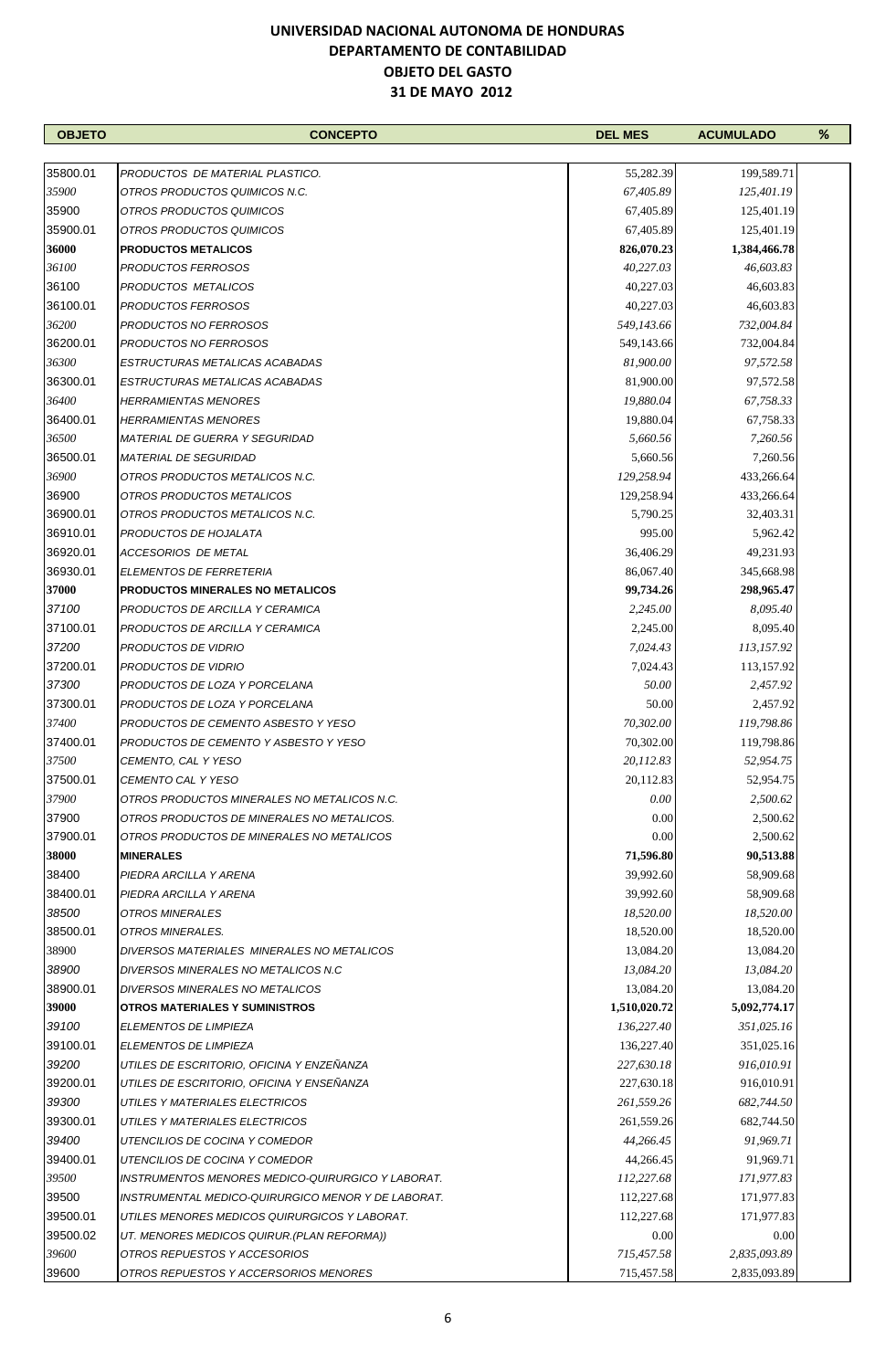| <b>OBJETO</b>     | <b>CONCEPTO</b>                                                                | <b>DEL MES</b>       | <b>ACUMULADO</b>       | %    |
|-------------------|--------------------------------------------------------------------------------|----------------------|------------------------|------|
|                   |                                                                                |                      |                        |      |
| 39600.01          | <b>RESPUESTOS Y ACCESORIOS</b>                                                 | 715,457.58           | 2,835,093.89           |      |
| 39800<br>39800.01 | ARTICULOS PARA DEPORTES Y RECREATIVOS<br>ARTICULOS PARA DEPORTES Y RECREATIVOS | 2,899.94             | 32,899.94              |      |
| 39900             | <b>PRODUCTOS SANITARIOS</b>                                                    | 2,899.94<br>9,752.23 | 32,899.94<br>11,052.23 |      |
| 39900             | OTROS MATERIALES Y SUMINIRTROS N.C.                                            | 9,752.23             | 11,052.23              |      |
| 39900.01          | OTROS MATERIALES Y SUMINISTROS                                                 | 9,752.23             | 11,052.23              |      |
|                   |                                                                                |                      |                        |      |
| 40000             | <b>BIENES CAPITALIZABLES</b>                                                   | 12,558,701.43        | 62,713,550.00          | 6.20 |
| 41000             | <b>BIENES PREEXISTENTES</b>                                                    | 0.00                 | 0.00                   |      |
| 41100             | <b>TIERRAS Y TERRENOS</b>                                                      | 0.00                 | 0.00                   |      |
| 41110             | PARA CONSTRUCCION DE BIENES EN DOMINIO PRIVADO                                 | 0.00                 | 0.00                   |      |
| 41110.01          | PARA CONSTRUCCION DE BIENES EN DOMINIO PRIVADO                                 | 0.00                 | 0.00                   |      |
| 41200             | EDIFICIOS E INSTALACIONES                                                      | 4,700,127.16         | 17,373,849.08          |      |
| 41200.01          | EDIFICIOS E INSTALACIONES                                                      | 4,700,127.16         | 17,373,849.08          |      |
| 42000             | <b>MAQUINARIA Y EQUIPO</b>                                                     | 5,197,946.22         | 12,716,484.57          |      |
| 42100             | EQUIPO DE OFICINA Y MUEBLES                                                    | 834,208.73           | 4,905,885.65           |      |
| 42100.01          | EQUIPO DE OFICINA Y MUEBLES                                                    | 829,212.13           | 4,900,889.05           |      |
| 42140.01          | <b>ELECTRODOMESTICOS</b>                                                       | 4,996.60             | 4,996.60               |      |
| 42200             | <b>MAQUINARIA Y EQUIPO DE PRODUCCION</b>                                       | 0.00                 | 13,500.00              |      |
| 42200.01          | <b>MAQUINARIA Y EQUIPO DE PRODUCCION</b>                                       | 0.00                 | 13,500.00              |      |
| 42300             | EQUIPO DE TRANSPORTE, TRACCION Y ELEVACION                                     | 452,275.62           | 3,532,310.62           |      |
| 42300.01          | EQUIPO DE TRANSPORTE, TRACCION Y ELEVACION                                     | 452,275.62           | 3,532,310.62           |      |
| 42400             | EQUIPO DE LABORATORIO                                                          | 171,260.01           | 225,876.63             |      |
| 42400.01          | <b>EQUIPO DE LABORATORIO</b>                                                   | 171,260.01           | 225,876.63             |      |
| 42500             | EQUIPO DE COMUNICACIÓN Y SEÑALAMIENTO                                          | 257,776.07           | 563,691.64             |      |
| 42500.01          | EQUIPO DE COMUNICACIÓN Y SEÑALAMIENTO                                          | 257,776.07           | 563,691.64             |      |
| 42600             | EQUIPOS PARA COMPUTACION                                                       | 1,112,433.11         | 3,382,866.05           |      |
| 42600.01          | EQUIPO DE COMPUTACIÓN                                                          | 1,112,433.11         | 3,382,866.05           |      |
| 42700             | <b>MUEBLES Y EQUIPOS EDUCACIONALES</b>                                         | 2,369,992.68         | 3,507,207.38           |      |
| 42700.01          | <b>MUEBLES Y EQUIPO EDUCACIONALES</b>                                          | 2,369,992.68         | 3,507,207.38           |      |
| 42800             | <b>HERRAMIENTAS Y RESPUESTOS MAYORES</b>                                       | 0.00                 | 52,955.07              |      |
| 42800.01          | HERRAMIENTAS Y RESPUESTOS MAYORES                                              | 0.00                 | 52,955.07              |      |
| 44000             | <b>SEMOVIENTES</b>                                                             | 0.00                 | 0.00                   |      |
| 44000.01          | <b>SEMOVIENTES</b>                                                             | 0.00                 | 0.00                   |      |
| 45100             | <b>ACTIVOS INTANGIBLES</b>                                                     | 0.00                 | 39,398.91              |      |
| 45100.01          | <b>APLICACIONES INFORMATICAS</b>                                               | 0.00                 | 39,398.91              |      |
| 47100             | <b>CONSTRUCCIONES</b>                                                          | 2,660,628.05         | 29,116,008.97          |      |
| 47100.01          | CONSTRUCCIONES MEJORAS DE BIENES NACIONALES EN DOMINIO PRIVADO                 | 2,660,628.05         | 29,116,008.97          |      |
| 50000             | <b>TRANSFERENCIAS</b>                                                          | 6,689,648.56         | 20,462,467.66          | 2.02 |
| 51000             | TRANSFERENCIAS CORRIENTES AL SECTOR PRIVADO                                    | 6,445,075.80         | 19,294,522.54          |      |
| 51210             | <b>BECAS</b>                                                                   | 6,083,084.11         | 18,892,074.17          |      |
| 51200.01          | AYUDA A MEDICOS RESIDENTES.                                                    | 0.00                 | 0.00                   |      |
| 51200.02          | BECAS ESTUDIANTES DE PREGRADO (PLAN REFORMA)                                   | 0.00                 | 0.00                   |      |
| 51200.04          | BECAS CONVENIO MINISTERIO SALUD -IHSS-UNAH                                     | 5,480,433.00         | 15,912,036.00          |      |
| 51200.05          | BECAS DE ACTUALIZACION Y CAPACITACION DOCENTE                                  | 0.00                 | 0.00                   |      |
| 51200.06          | <b>BECAS EXCELENCIA ACADEMICA</b>                                              | 26,880.00            | 26,880.00              |      |
| 51200.07          | BECAS PARA HIJOS DE LOS TRABAJADORES                                           | 0.00                 | 0.00                   |      |
| 51200.08          | <b>BECAS POST GRADO ECONOMIA</b>                                               | 0.00                 | 0.00                   |      |
| 51200.09          | BECAS POST-GRADO DE TRABAJO SOCIAL                                             | 0.00                 | 71,440.00              |      |
| 51200.10          | BECAS PROFESIONALIZANTES DOCENTE (PLAN DE REFORMA)                             | 478,926.61           | 1,686,373.67           |      |
| 51200.12          | PRESTAMO A ESTUDIANTES                                                         | 0.00                 | 0.00                   |      |
| 51200.13          | <b>BECAS TALLERES EMPLEADOS A ESTUDIANTES</b>                                  | 0.00                 | 0.00                   |      |
| 51200.14          | <b>BECAS ASIGNACION INTERCAMPUS.</b>                                           | 0.00                 | 0.00                   |      |
| 51200.15          | <b>MAESTRIA EN EPIDEMIOLOGÍA</b>                                               | 96,844.50            | 96,844.50              |      |
| 51200.16          | POST-GRADO DE ENFERMERIA                                                       | 0.00                 | 840,000.00             |      |